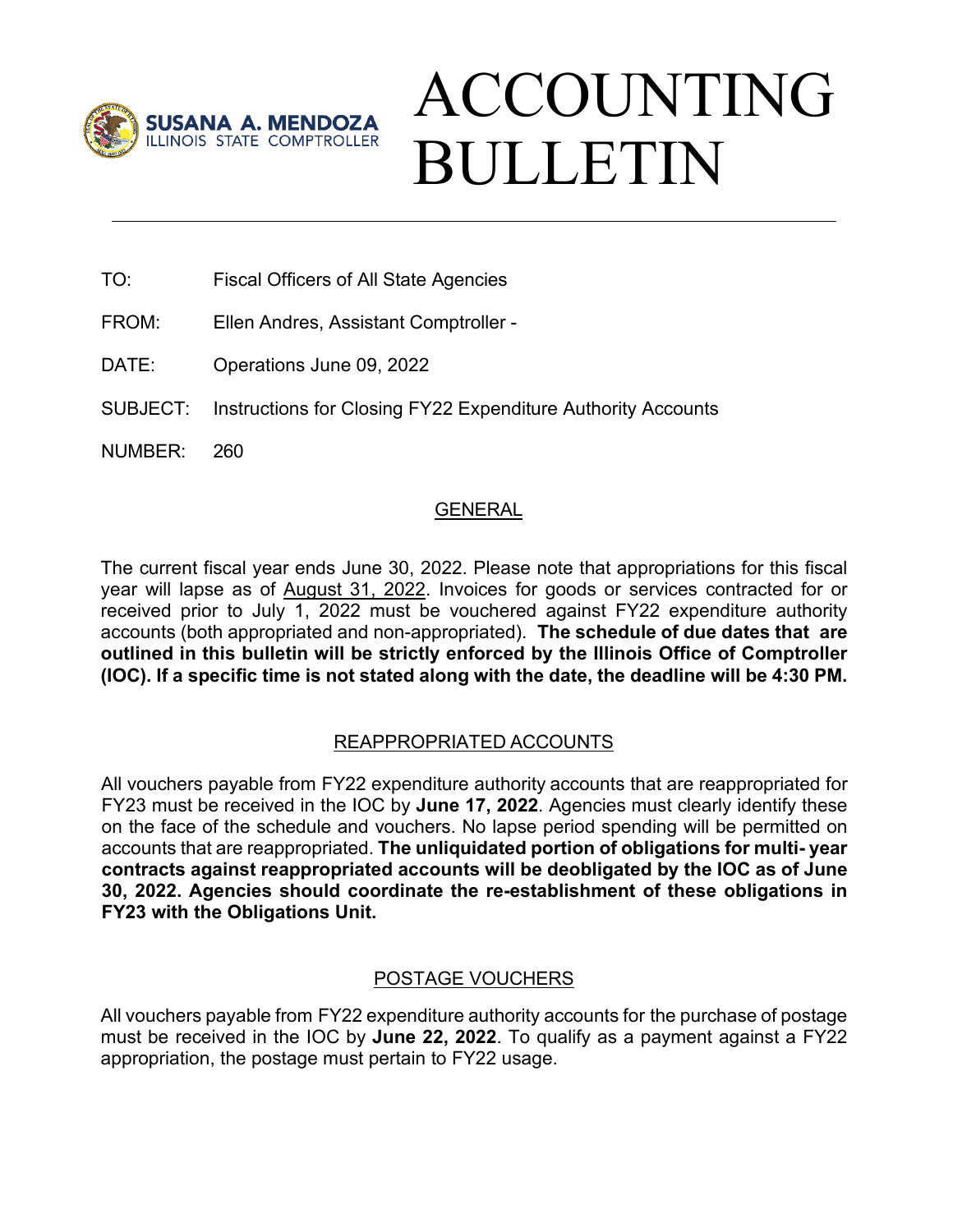#### UTILITY BILLS

Agencies have the option of either prorating utility bills covering portions of June and July to the proper month based upon the number of days service was provided or charging the bill to the month and appropriate fiscal year which had the majority of serviced days. Once an option is chosen, it must be continued in all subsequent fiscal years.

#### TELEPHONE BILLS

Telephone bills contain an advance charge for monthly service and charges for toll calls made during the previous billing period. Agencies have the option of charging the entire bill according to the fiscal year the vendor's invoice date falls within or allocating the advance charges according to billing date and the toll call charges according to actual toll call date. Once an option is chosen, it must be continued in all subsequent fiscal years.

## TRAVEL

Where travel at fiscal yearend crosses into the new fiscal year, agencies have the option of charging all travel expenses incident to a specific trip to the fiscal year in which the travel began or allocating the expenses according to the days traveled in each fiscal year utilizing separate vouchers. If the first option is chosen, the entire trip should be submitted on a separate voucher. Once an option is chosen, it must be continued in all subsequent fiscal years.

## LAPSE PERIOD - VOUCHERS

From July 1, 2022 through August 31, 2022 all paper vouchers must be stamped or otherwise marked as either "FY22" or "FY23" to clearly designate the fiscal year. The fiscal year indicator should be placed on the upper right-hand corner of each voucher. For paperless vouchers, "FY22" or "FY23" should be placed on the agency file balance report. All paper vouchers covering goods or services to be paid from FY22 expenditure authority accounts during the lapse period should be stamped in a prominent place, "Contracted for Prior to July 1." For paperless vouchers, the statement "Contracted for Prior to July 1" should be stamped on the agency file balance report. **All transactions submitted on a file must be from the same fiscal year.**

Lapse period expenditures are limited to those liquidating liabilities for goods and services contracted for prior to July 1, 2022.

All vouchers must contain beginning and ending dates of service. Vouchers citing a contract must contain beginning and ending dates of service that are within the terms of the contract.

All vouchers must contain a Proper Billing Date, if applicable.

**All vouchers payable from FY22 expenditure authority accounts must be received in the IOC by August 23, 2022.** Exception processing **may** be available for a limited amount of time following this deadline. Agencies that fail to meet the August 23<sup>rd</sup> deadline should reach out to the IOC to inquire about the availability of exception processing prior to referring a vendor to the Court of Claims.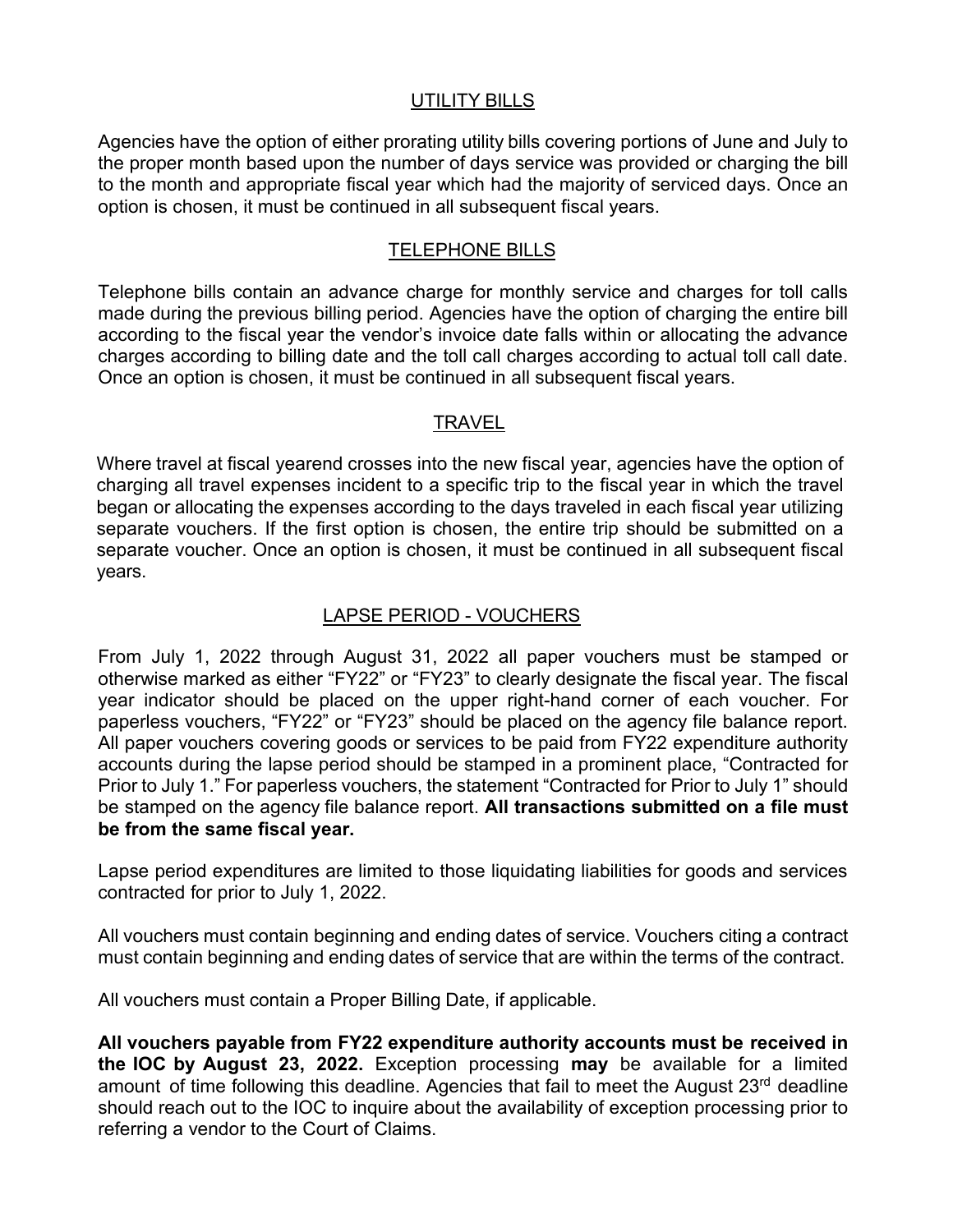#### PROFESSIONAL OR ARTISTIC SERVICES VOUCHERS

Any service which involves professional or artistic skills or any personal services by an employee whose compensation is subject to income tax withholding (including contractual employees) must be performed by June 30, 2022 to be charged against the FY22 appropriation.

Any voucher for professional or artistic skills, or personal services submitted with a service date beyond June 30, 2022 will be ineligible for payment from FY22 and will be returned to the agency.

#### LAPSE PERIOD - OBLIGATIONS

The reconciliation of your obligation records is extremely important through the closing of this fiscal year. Timely reconciliation of your records can ensure timely processing of your payments.

From July 1, 2022 through August 31, 2022 **all contract related documents must be stamped or otherwise marked as either "FY22" or "FY23" to clearly designate the fiscal year.** The fiscal year should be placed on the upper right-hand corner of the document.

Obligations established against FY22 expenditure authority accounts after June 30, 2022, must represent liabilities outstanding at June 30, 2022 (i.e., financial obligations for goods or services contracted for or received prior to July 1, 2022). In addition, all FY22 CODs filed after June 30, 2022 should be stamped "Contracted for Prior to July 1."

Outstanding obligations at June 30, 2022 may be canceled or decreased during the lapse period. Outstanding obligations representing actual contractual liabilities may be decreased or canceled only if such notice is accompanied by a contract amendment reflecting the corresponding decrease or cancellation. Contractual liabilities may also be increased during the lapse period as long as the increase is relevant to the original contract and is accompanied by a contract amendment executed prior to July 1, 2022, increasing the contract amount.

If an amendment to increase an **FY22** contract is not fully executed prior to July 1, 2022, an Intent Affidavit is required pursuant to SAMS Procedure 15.20.85. The affidavit must state that the agreement or amendment was agreed to on or before June 30, 2022 and explain why it was not executed on or before June 30, 2022. An Intent Affidavit is required from the party (vendor and/or agency) who failed to sign the agreement or amendment before the fiscal year ended. If both the vendor and agency signed after June 30, 2022, affidavits must be submitted for both the vendor and agency.

All obligation increases, decreases, establishments, and cancellations that affect FY22 processing, must be received in the IOC by **August 17, 2022.**

### LAPSE PERIOD – TRANSFERS, CORRECTION REQUESTS, RECONCILIATIONS, AND GOVERNOR'S RELEASES

All Appropriation Transfers, Expenditure Transfers, Object Correction Requests, Obligation Reconciliations and Governor's Releases that affect FY22 processing must be received in the IOC by **August 23, 2022.**